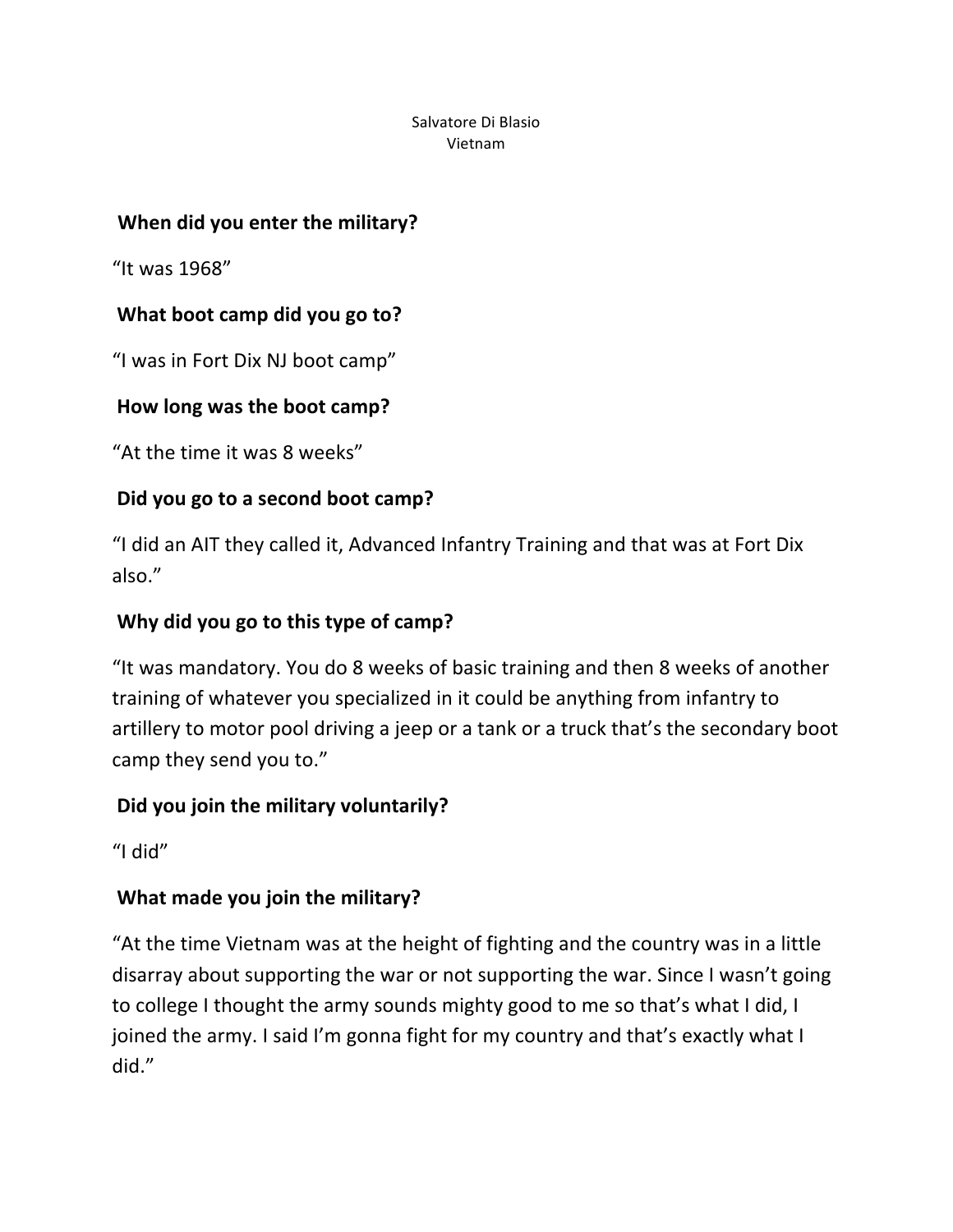## What made you choose that particular branch of military?

"My father was in the army during WWII. Most of his brothers were in the army. I decided the army was a good choice for me. I had a brother who was in the marines just ahead of me so I didn't want to be a copy cat so I went Army."

## **What equipment did you use on a daily basis?**

"I don't know if you mean state side or in Vietnam. Stateside it was training. You were trained on what combat duty was going to be like. In Vietnam the training was on equipment. I was in an artillery unit so we had a weapon, a bayonet. I had wet weather gear, helmets a really large assortment of things you had to carry and wear at the time."

## What rank did you achieve while in the military?

"the rank of sergeant"

## Were you wounded while you were in the military?

"No I wasn't. I was very fortunate not to be."

#### **Were you in any famous campaign or battles?**

"There were a few battles we were in. I don't know if they were famous. They probably never made it back home on the news. But to us they were very significant due to the fact that you had to take a certain amount of ground. I don't know if they are famous. It was just something we were told we had to do; it was where we had to go. It was basically an everyday occurrence for us.

#### **Did you receive any awards?**

"Yes I have the Vietnam Service Ribbon, the Vietnam Campaign Ribbon, the Distinguished Service Medal, and a Meritorious Service Medal." (given to *members of the United States Armed Forces who distinguished themselves by outstanding!meritorious!achievement!or!service!to!the!United!states!subsequent! to!January!16,!1969.)*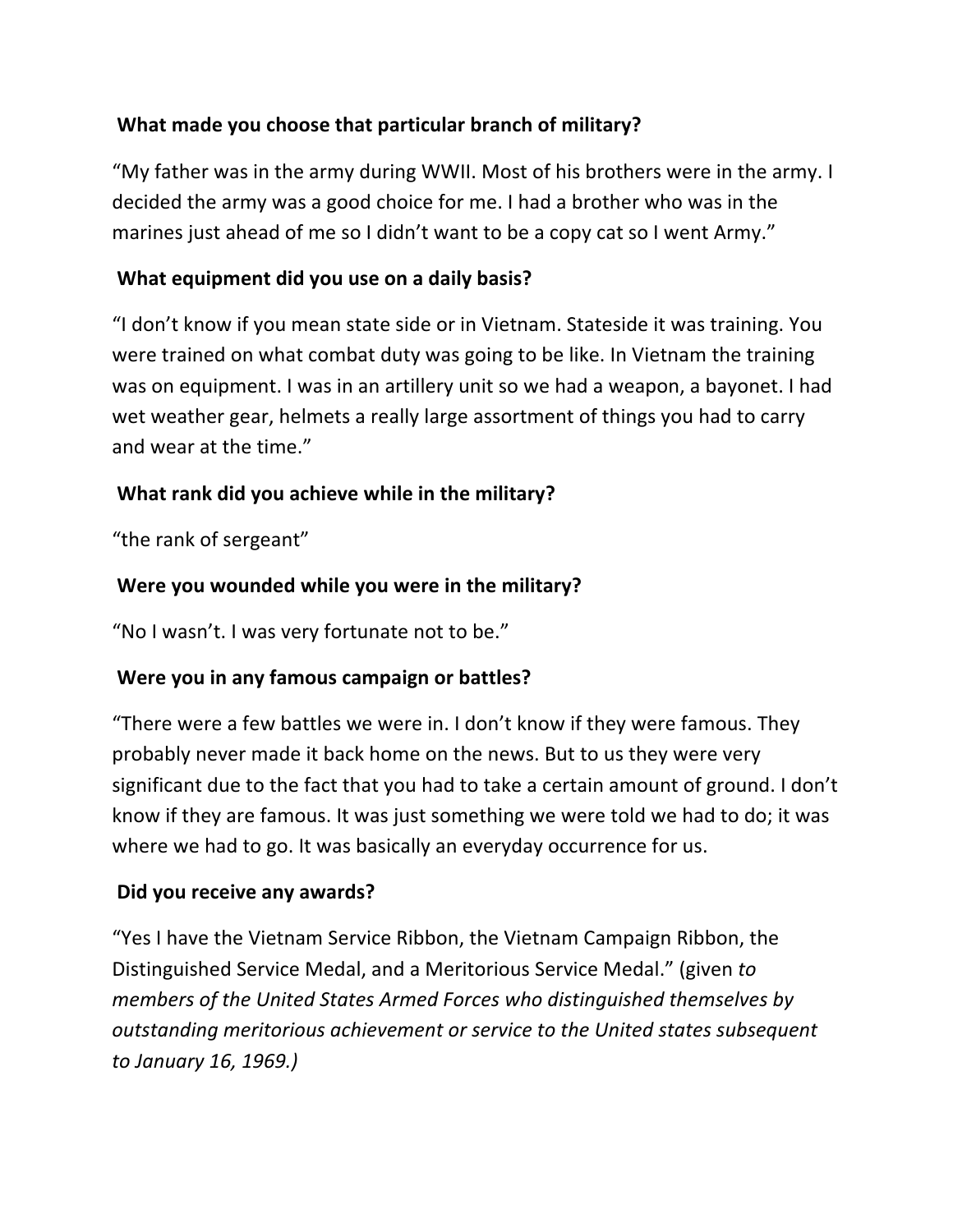### How did you get some of your awards?

"I guess what you do at the times of things that happen that you are confronted with that someone says that okay I saw what you did and they go to the next level of command and they put you in for that and they review it. You are awarded that medal. It's almost like getting another rank, your time and service for whatever happened that day.

#### **What was a normal or average day while you were at war?**

"A normal day consisted of, if I go back to when I first went in, early rise probably run about 5 or 6 miles, then you go to breakfast. After breakfast you go to training, whether its rifle range, or hand to hand combat, confidence course, or obstacle course. Then you have lunch. After lunch there is more running. That was a basic day in basic training. Then later on your normal days whether they be in combat or not were always being aware of your surroundings."

# What was your normal or most common routine while you were at war or **battle?**

"Let's see, it was always on the lookout. I was on a fire base; it's a fire support base that had artillery cannons on it. Wherever we were we were kinda like on our own. We had perimeter wire, which was set up, and we were in the middle of it and we had to keep guard duty 24/7. You had to be awake, to make sure nothing was coming."

#### **What type of firearms did you use?**

"I had an M16, automatic and I also carried a 38 pistol on shoulder holster."

#### **Did you use any heavy weapon artillery?**

"Well I was in an artillery unit so they would shoot artillery every day. I was with the 155 millimeter or Howitzer as they called it. We shot every day. We had an FO which was a forward observer. He would go out and find the enemy, call back and we would fire on them from it could be a mile away or eight miles away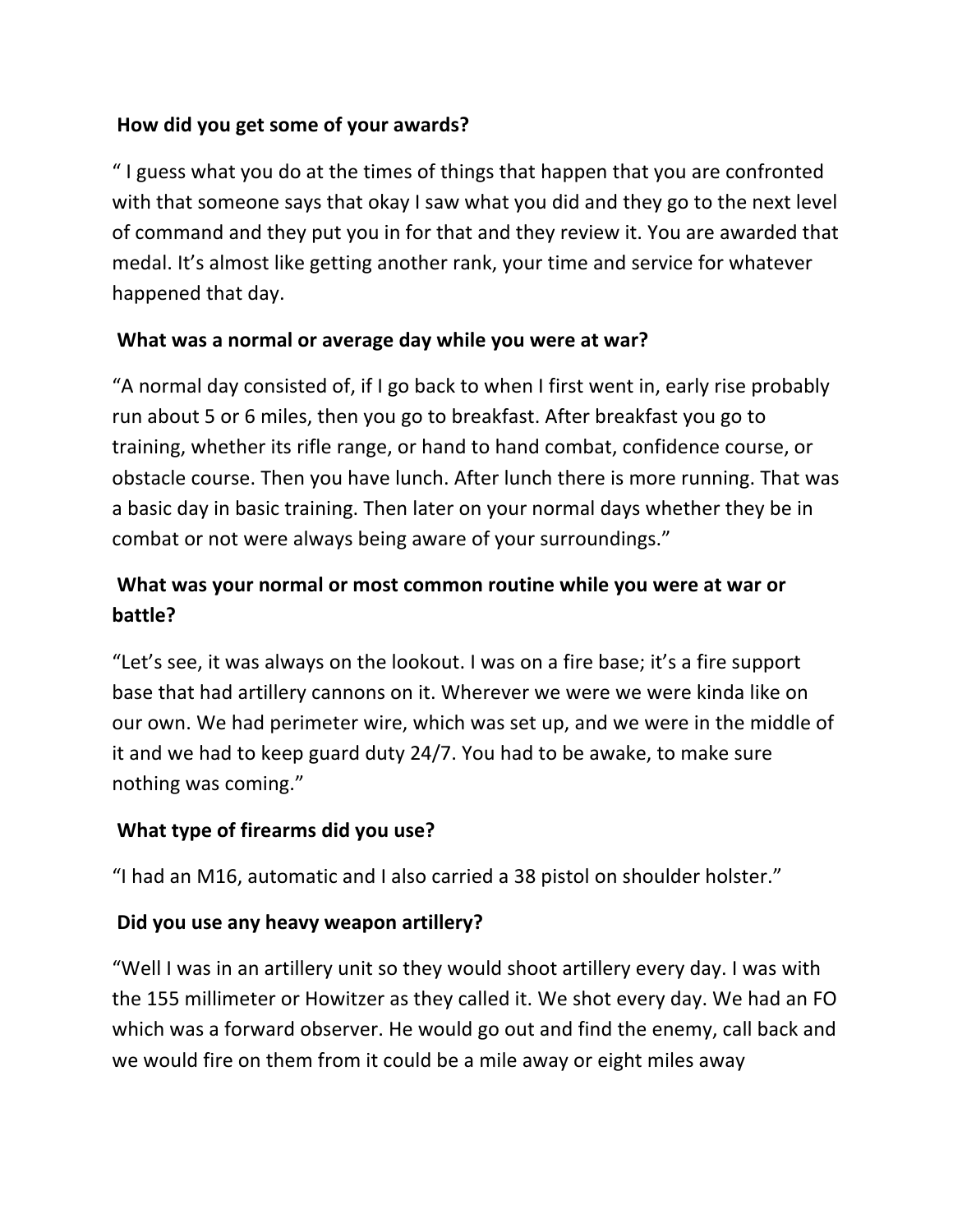depending upon how far out in the field he was. We used they call it H.E. rounds which were heavy explosive rounds. We used them quite a bit."

### While at war what helped you pass the time?

"I guess all the guys I was with. Getting letters from home or packages from home, that kind of helped because everyone shared a little something From their families, girlfriends, moms or whatever. What-ever they got they shared. That helped us pass the time and not think about things that confronted us. Just being with a bunch of guys that watched out for each other helped us pass the time."

## **What did you like to get in your packages?**

"Cookies and stuff like that. Maybe news papers from home that you didn't get to read. Anything, anyone could send us we enjoyed a lot. We weren't very big or a lot, but when we got something it was great."

## While you were at the war what helped you get through the hard times?

"That's kind of tough. There were some hard times, but like I said we all had each other. No matter if someone was killed or wounded we all slept together and got through it together and that's all I can really say about that."

#### After you came home from war did your perspective on anything change?

"Yeah, I didn't like the way the country was going at the time. This was in the 60s with war protesting. You serve three years in the military. You are doing the right thing for your country. Then you come home and no one cares you know? It was kind of depressing but you go with it. To me and a lot of my friends that was not what happened when we left. We were all volunteers or got drafted. We thought we were doing the right thing for the country. It turns out that it wasn't an honorable thing to do for a lot of people. For us it was an honorable thing to do for our country."

#### Did you carry anything from the military with you after the war?

"what do you mean?"